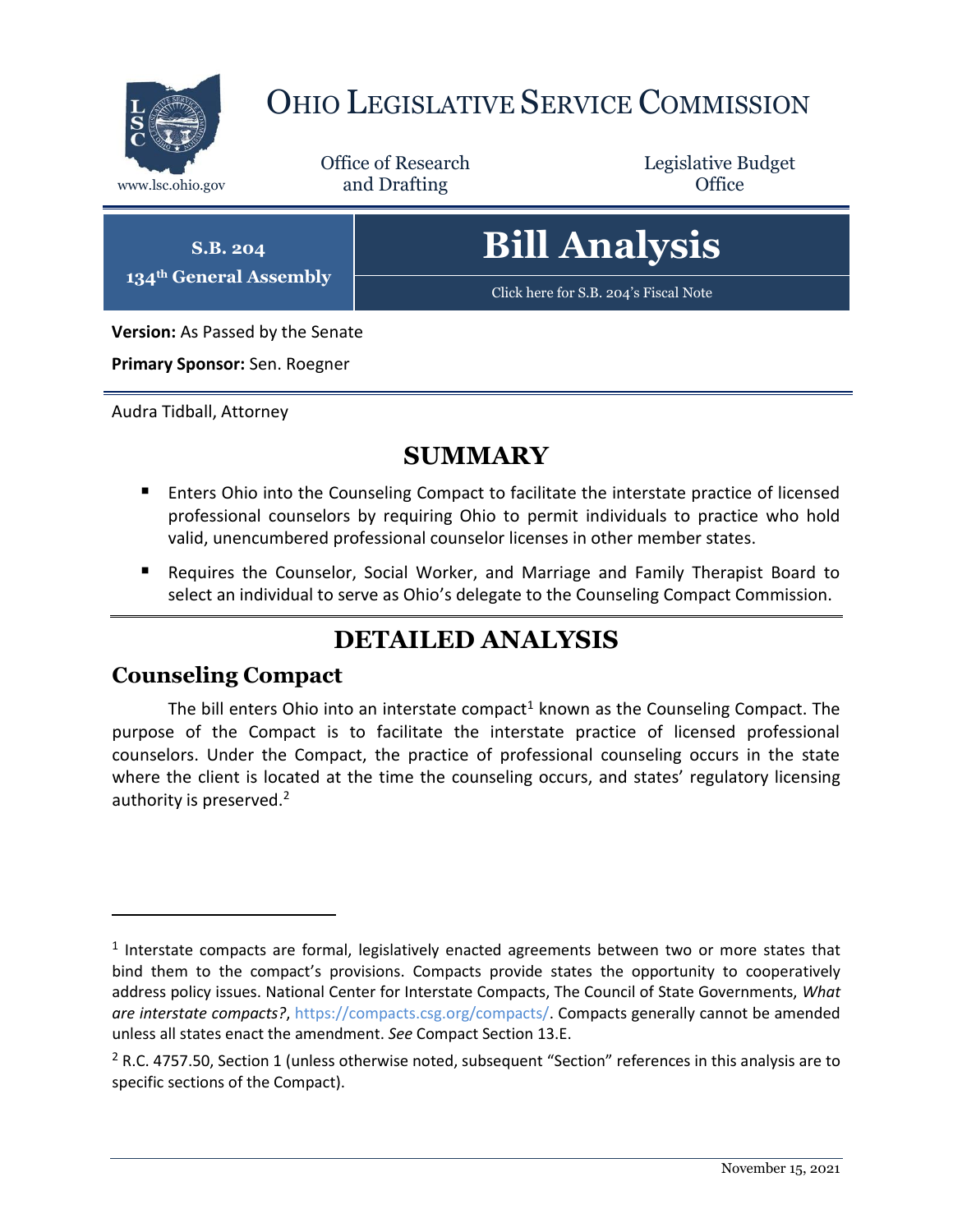The Compact is not presently in effect; it will go into effect when it is enacted by ten states.<sup>3</sup> Currently, it has been enacted by Georgia and Maryland.<sup>4</sup>

#### **State participation in the Compact**

To participate in the Compact, a state must: $5$ 

- 1. License and regulate licensed professional counselors, which are counselors licensed by member states to independently assess, diagnose, and treat behavioral health conditions;<sup>6</sup>
- 2. Require licensees to (a) pass a nationally recognized exam, (b) have a master's degree in counseling or specified graduate coursework in various topic areas, including meeting specified semester or quarter-hour requirements, and (c) complete a supervised postgraduate professional experience;
- 3. Have a mechanism in place for receiving and investigating complaints about licensees;
- 4. Participate fully in the Counseling Compact Commission's data system (see "**Counseling Compact Commission**," and "**Data system**," below);
- 5. Notify the Commission of adverse actions or the availability of investigative information regarding a licensee;
- 6. Implement or utilize procedures for considering criminal history records of applicants for an initial privilege to practice, including submission of fingerprints or biometricbased information to obtain federal and state criminal history records;
- 7. Comply with rules of the Commission;
- 8. Require an applicant to obtain or retain a home state license and meet home state qualifications for licensure and renewal;
- 9. Grant the privilege to practice to a licensee holding a valid unencumbered license in another member state in accordance with the terms of the Compact and rules;
- 10. Provide for attendance of the state's representative at Commission meetings.

#### **Counseling Compact Commission**

The Compact provides for creation of a joint public agency knowns as the Counseling Compact Commission, which is to be an instrumentality of the Compact member states.<sup>7</sup>

<sup>3</sup> Counseling Compact, *When will the Compact go into effect?*, [https://counselingcompact.org/;](https://counselingcompact.org/) Section 13.A.

<sup>4</sup> Counseling Compact, *Map*, [https://counselingcompact.org/map/.](https://counselingcompact.org/map/)

<sup>&</sup>lt;sup>5</sup> Section 3.A. and B.

<sup>6</sup> Section 2.O.

 $7$  Section 9.B.1.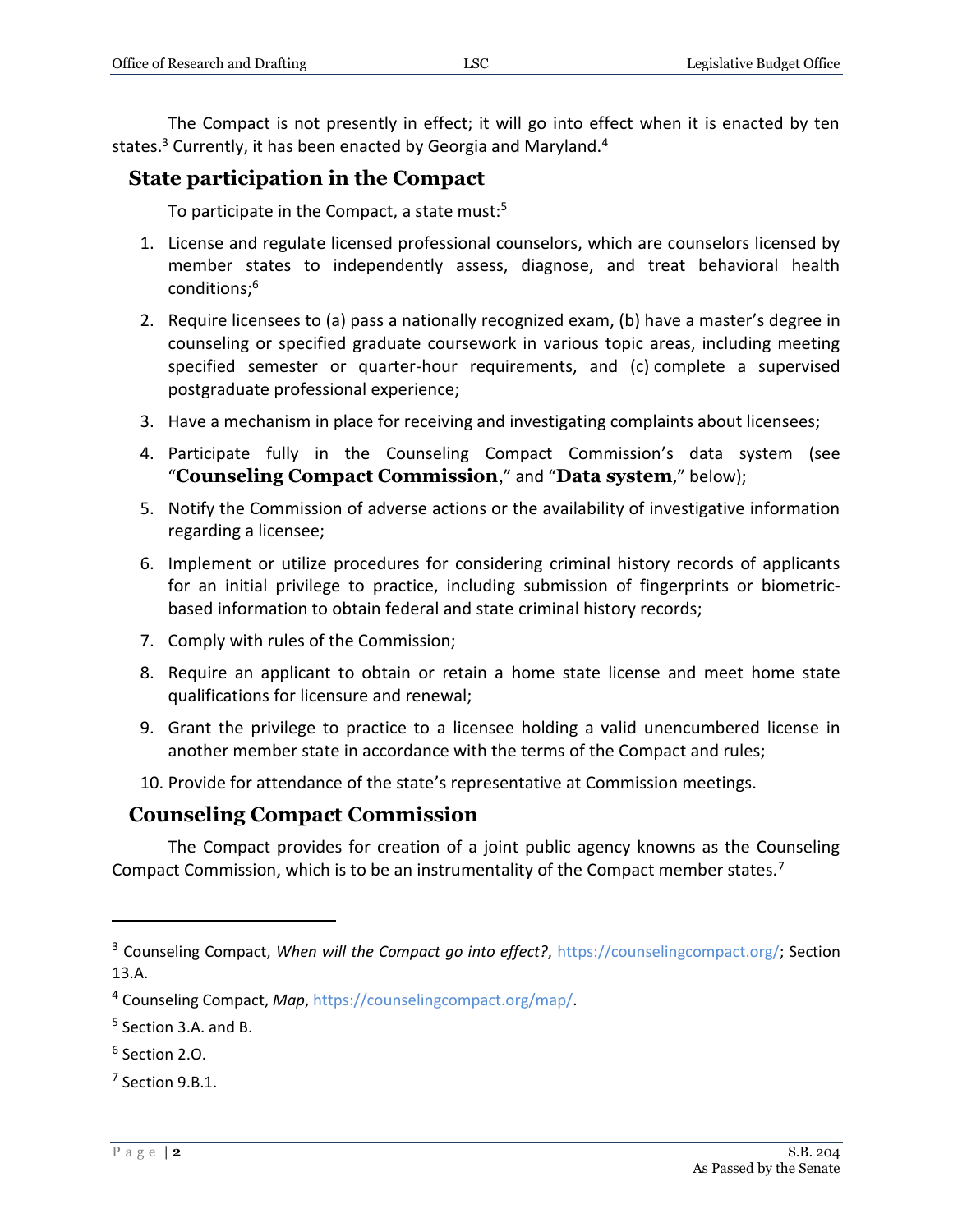#### **Membership**

Each member state is to have one delegate selected by the member state's licensing board responsible for licensing and regulating licensed professional counselors. The bill requires the Counselor, Social Worker, and Marriage and Family Therapist Board to select Ohio's delegate within 60 days of entering into the Compact. Subsequent vacancies must be filled within 60 days.<sup>8</sup> The delegate must be a current licensed professional counselor-member or public-member of the licensing board, or an administrator of the licensing board. Each Commission member is entitled to one vote regarding Commission rules and bylaws.<sup>9</sup>

#### **Powers and duties**

Some powers and duties of the Commission include establishing bylaws, maintaining financial records, promulgating rules, purchasing and maintaining insurance, hiring employees and taking related actions, and borrowing money.<sup>10</sup>

#### **Executive Committee**

The Commission's Executive Committee is an 11-member committee that has the power to act on behalf of the Commission. It consists of seven voting members elected by the Commission from its current membership, and up to four nonvoting members from recognized national professional counselor organizations. The Executive Committee is required to meet annually. The Executive Committee's duties and responsibilities include recommending changes to rules and bylaws and fees, ensuring Compact administration services are appropriately provided, maintaining financial records, monitoring member-state compliance, and establishing additional committees.<sup>11</sup>

#### **Commission meetings**

Commission meetings are required to be open to the public, and public notice of the meetings must be provided. Meeting minutes must be kept.

Closed, nonpublic Commission meetings may occur only to discuss limited topics such as member state noncompliance; employment, compensation, and discipline of specific employees or internal personnel practices; litigation; contract negotiation; criminal accusations; and trade secrets and confidential information. Commission legal counsel must certify that a meeting may be closed and reference the relevant exempting provision.<sup>12</sup>

 $\overline{a}$ 

<sup>10</sup> Section 9.C.

<sup>8</sup> R.C. 4757.511.

<sup>&</sup>lt;sup>9</sup> Section 9.B.

<sup>&</sup>lt;sup>11</sup> Section 9.D.

<sup>12</sup> Section 9.E.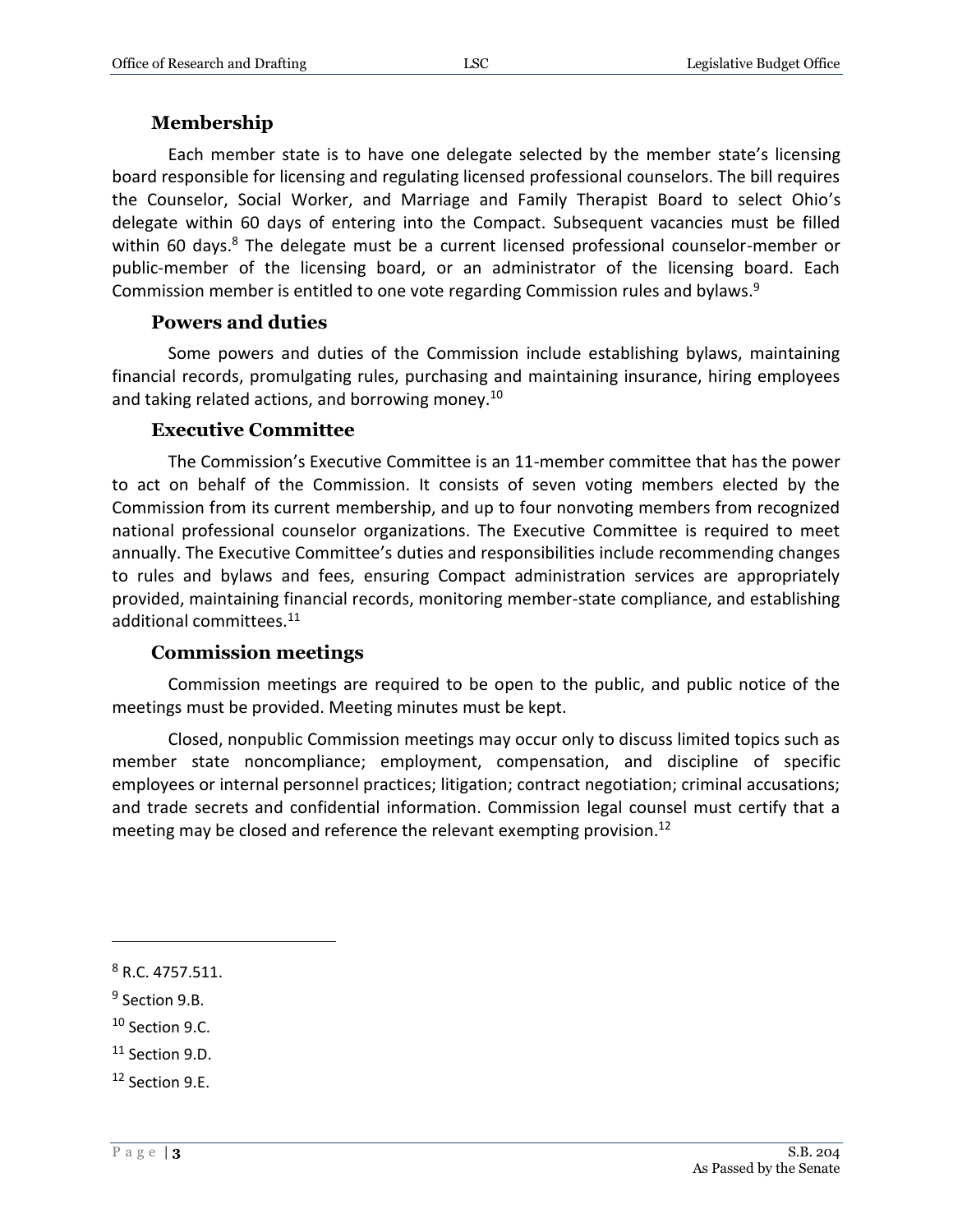#### **Commission finances**

The Commission is required to pay for reasonable expenses of its establishment, organization, and ongoing activities. The Commission may collect an annual assessment from member states. The Commission cannot incur obligations without first securing funds to meet the obligation, and cannot pledge the credit of member states without their authority. The Commission must keep accurate accounts of receipts and disbursements, which are subject to audit. $13$ 

#### **Rulemaking**

The Commission is required to promulgate rules to achieve the purpose of the Compact. However, any rules that go beyond the scope of the purposes of the Compact are invalid. If a majority of the legislatures of member states reject a rule by enacting a statute or resolution within four years of a rule being adopted, then the rule will have no further force in any member state.<sup>14</sup>

The Commission is required to provide notice of proposed rulemaking at least 30 days prior to a meeting at which a final rule will be adopted. The notice must be posted on the Commission's website and on the website of each member state's licensing board or other place where a member state would publish proposed rules. The notice must include (1) details on the time, place, and location of the meeting, (2) the text of the proposed rule, (3) a request for comments, and (4) the manner in which interested persons can submit notice to attend the public hearing.<sup>15</sup>

The Commission must grant an opportunity for a public hearing if a hearing is requested by at least 25 persons, a state or federal governmental subdivision, or an association having at least 25 members. If a hearing is held, public notice must be provided. Persons wishing to be heard at the hearing must notify the Commission in writing at least five business days before the hearing. Hearings will be recorded. Written data may also be submitted and will be made available to the public.<sup>16</sup>

The Commission must, by a majority vote of all members, take final action on proposed rules and determine the effective date of rules. The Compact also provides a process for the adoption of emergency rules that may be adopted immediately without notice, opportunity for comment, or hearing. Thereafter, the normal rulemaking procedures must be applied to an emergency rule within 90 days.<sup>17</sup>

<sup>13</sup> Section 9.F.

<sup>&</sup>lt;sup>14</sup> Section 11.A. and C.

<sup>&</sup>lt;sup>15</sup> Section 11.E. and F.

<sup>16</sup> Section 11.G., H., and I.

<sup>&</sup>lt;sup>17</sup> Section 11.L. and M.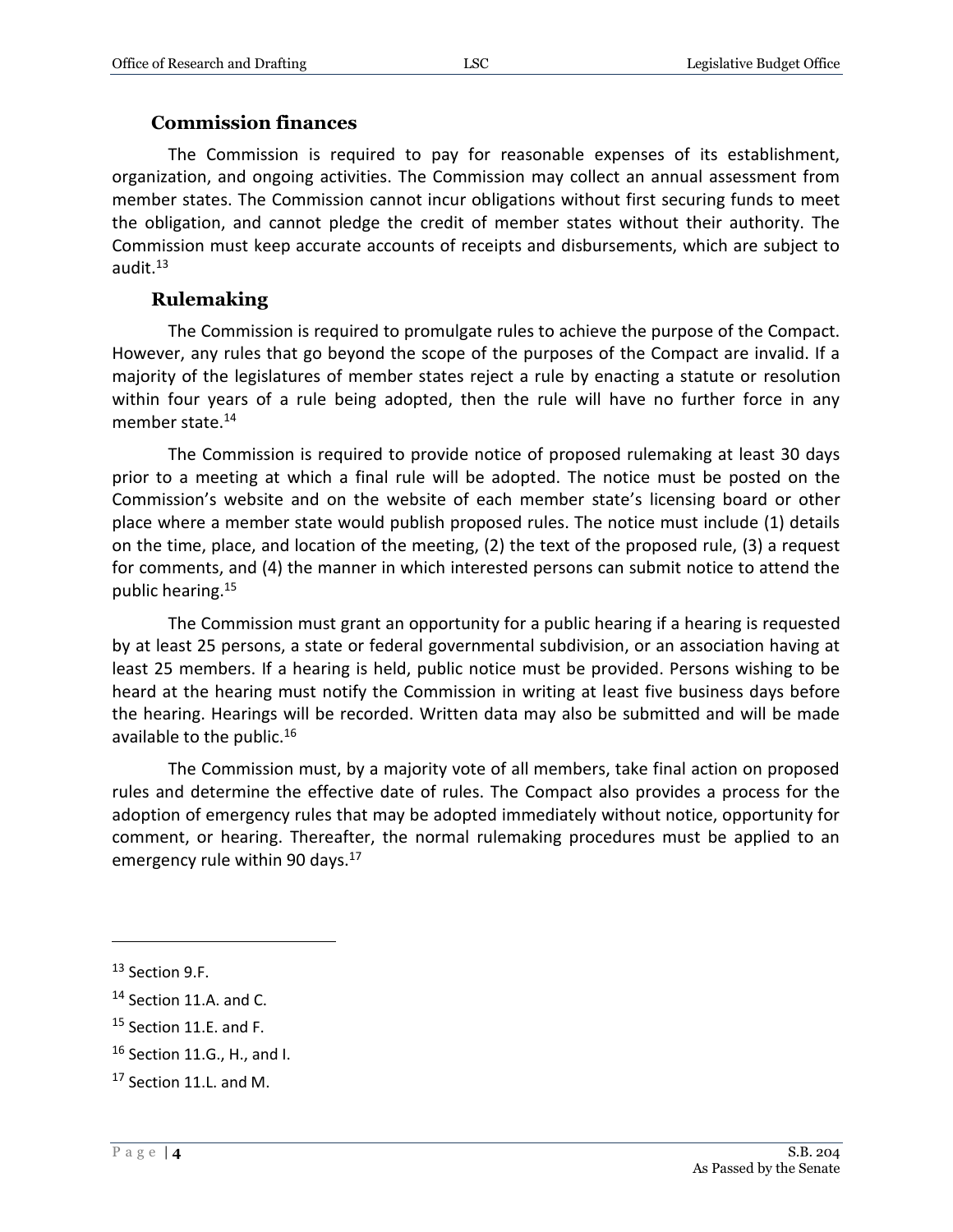#### **Qualified immunity, defense, and indemnification**

The Compact provides that the members, officers, executive director, employees, and representatives of the Commission are immune from suit and liability for claims related to Commission employment, duties, and responsibilities, unless caused by intentional or willful or wanton misconduct. The Commission must defend such persons in related civil actions, but the person may retain their own counsel as well. The Commission must indemnify such persons for the amount of a related settlement or judgment.<sup>18</sup>

#### **Data system**

The Commission must develop and operate a coordinated database and reporting system containing licensure, adverse action, and investigative information on all individuals licensed by member states.<sup>19</sup> Each member state must submit a uniform data set to the data system for each licensee, including:<sup>20</sup>

- 1. Identifying information;
- 2. Licensure data;
- 3. Adverse action;
- 4. Nonconfidential information related to alternative program participation;
- 5. License application denial information;
- 6. Significant investigative information;
- 7. Other information as specified in Commission rules.

The Commission must promptly notify all member states of adverse action against a licensee or license applicant. Adverse action information and investigative information is available to other member states. Member states may designate information provided to the data system as not to be shared with the public. $^{21}$ 

#### **Privilege to practice**

Member states must grant the privilege to practice (i.e. provide a legal authorization to practice professional counseling that is equivalent to that of a license) to a licensee holding a valid unencumbered license in another member state. <sup>22</sup> A member state may charge a fee for granting the privilege to practice.<sup>23</sup>

<sup>&</sup>lt;sup>18</sup> Section 9.G.

<sup>&</sup>lt;sup>19</sup> Section 10.A.

<sup>&</sup>lt;sup>20</sup> Section 10.B.

 $21$  Section 10.C., D., and E.

<sup>22</sup> Section 3.F.

<sup>23</sup> Section 3.C.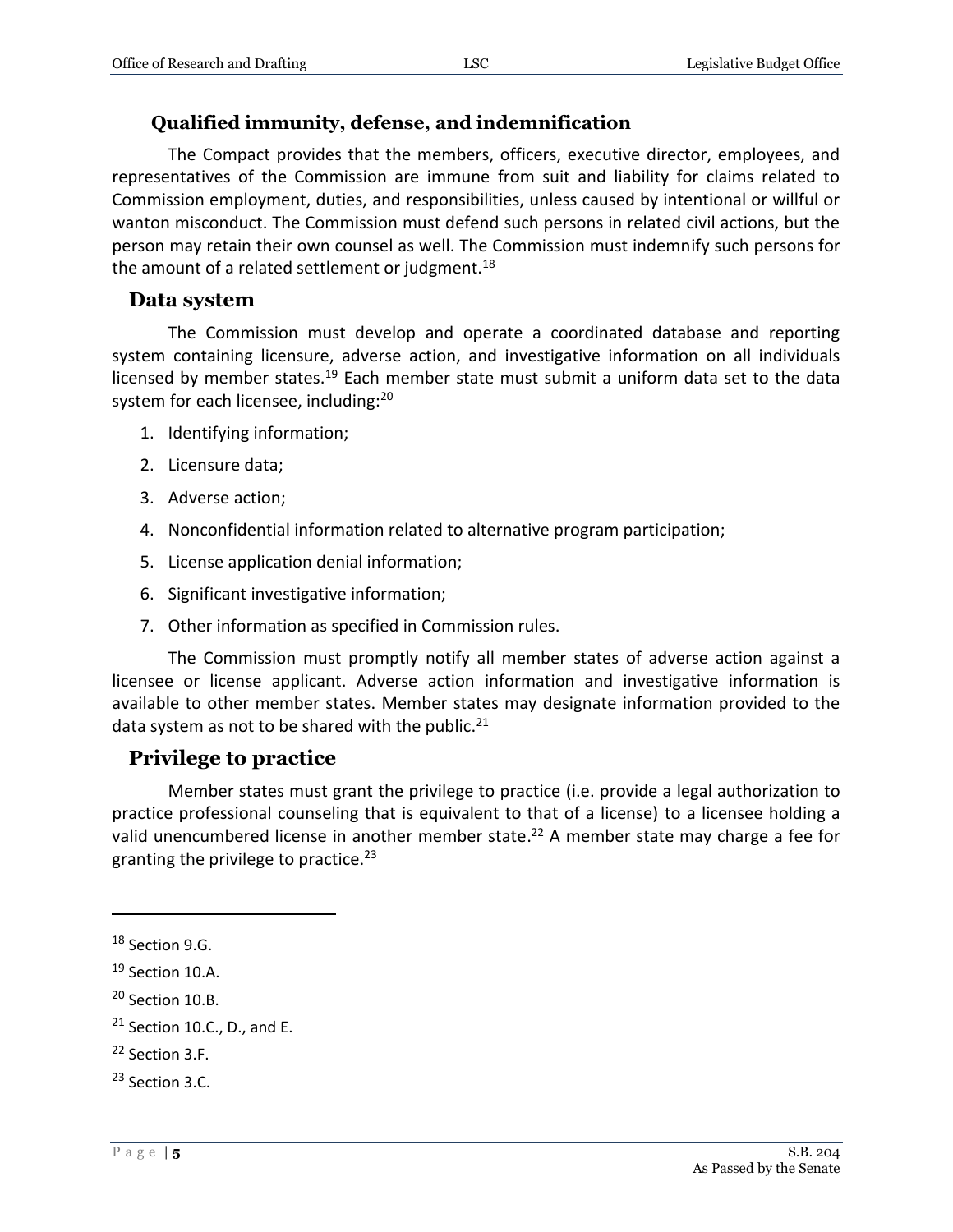To exercise the privilege to practice, a licensee must:<sup>24</sup>

- 1. Hold a license in the home state, which is the licensee's primary state of residence,  $25$ and the home state must be a member state;
- 2. Have a valid Social Security number or national practitioner identifier;
- 3. Be eligible for the privilege to practice by virtue of not having the licensee's privilege to practice removed by a remote state;
- 4. Not have an encumbrance or restriction against any license or privilege to practice within the prior two years;
- 5. Notify the Commission that the licensee is seeking the privilege to practice in a remote state or states;
- 6. Pay any applicable fees, including any state fee;
- 7. Meet home state continuing education requirements;
- 8. Meet any remote state jurisprudence requirements (assessments of an individual's knowledge of the laws and rules governing the practice of professional counseling in a particular state);<sup>26</sup>
- 9. Report to the Commission any adverse action, encumbrance, or restriction on a license taken by a nonmember state within 30 days of the action.

A licensee providing professional counseling services in a remote state under a privilege to practice must adhere to the laws and regulations, including scope of practice, of the remote state.<sup>27</sup> Such a licensee is subject to the remote state's regulatory authority. Except as discussed below, the privilege to practice is valid until the expiration of the home state license.<sup>28</sup>

A remote state may, in accordance with due process and that state's laws, remove a licensee's privilege to practice in the remote state for a specific period of time, impose fines, or take other necessary actions to protect the health and safety of citizens. If a home state license is encumbered, the licensee will lose the privilege to practice in any remote state until the home state license is unencumbered and the licensee has not had any encumbrances or restrictions against any license or privilege to practice within the previous two years. If a licensee's privilege to practice in a remote state is removed, the licensee may lose the privilege to practice in all other remote states until the period of time for which the privilege to practice was removed has ended, all fines have been paid, and the licensee has not had any

<sup>24</sup> Section 4.A.

<sup>&</sup>lt;sup>25</sup> Section 2.K.

<sup>&</sup>lt;sup>26</sup> Section 2.N.

 $27$  Section 4.C. and 15.A.

<sup>28</sup> Section 4.B.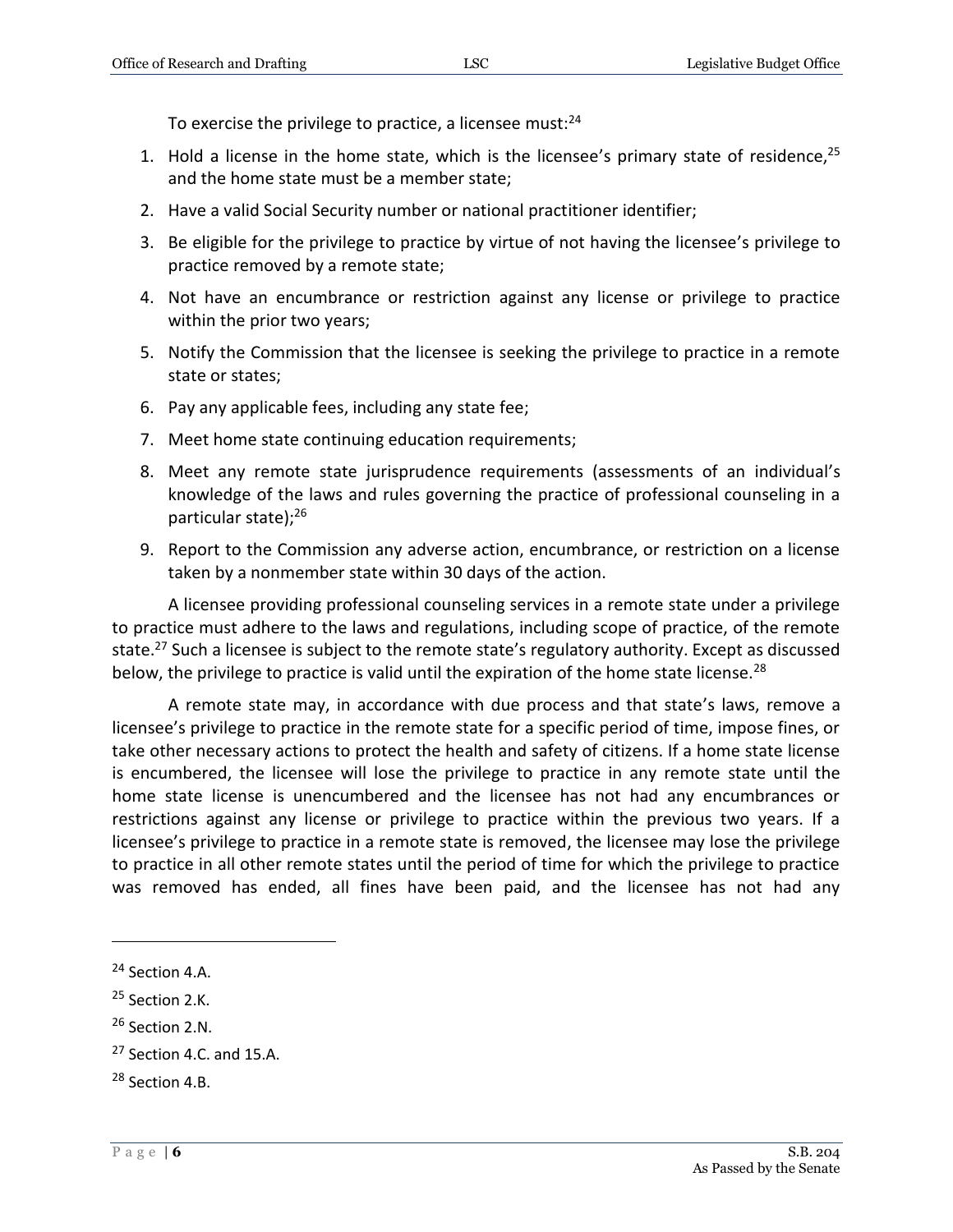encumbrance or restriction against a license or privilege to practice within the previous two years.<sup>29</sup>

#### **Privilege to practice telehealth**

Member states must recognize the right of a licensed professional counselor with a home state license to practice professional counseling in a member state via telehealth. Telehealth is defined in the bill as the application of telecommunication technology to deliver professional counseling services remotely to assess, diagnose, and treat behavioral health conditions.<sup>30</sup> A licensee practicing professional counseling in a remote state under the Compact must adhere to laws and regulations of the remote state.<sup>31</sup>

#### **Adverse actions**

The Compact provides that a remote state has the authority to take adverse action against a licensed professional counselor's privilege to practice within that state. Adverse actions are administrative, civil, equitable, or criminal actions permitted under state laws and imposed by a licensing board or other authority, such as revocation, suspension, probation, monitoring, imposition of limitations on practice, or other licensure encumbrances.<sup>32</sup> Subpoenas may be issued related to hearings and investigations.<sup>33</sup>

Only a home state can take adverse action against the license issued by the home state. A home state must give the same priority and effect to reported conduct from a member state as it would if the conduct occurred in the home state. If a licensee changes primary state of residence during the course of an investigation, the home state must complete the pending investigation. The administrator of the data system must promptly notify the new home state of any adverse actions.<sup>34</sup>

If adverse action is taken by a home state, the privilege to practice in all other member states is deactivated until all encumbrances have been removed from the home state license. All home state disciplinary orders must state that the licensee's privilege to practice is deactivated in all member states during the pendency of the order.<sup>35</sup>

The Compact also provides the following regarding adverse actions: $36$ 

 $\overline{a}$ 

<sup>35</sup> Section 8.G.

<sup>&</sup>lt;sup>29</sup> Section 4.D. through H.

<sup>&</sup>lt;sup>30</sup> Section 2.Y.

<sup>&</sup>lt;sup>31</sup> Section 7.

<sup>32</sup> Section 2.B.

<sup>33</sup> Section 8.A.

<sup>&</sup>lt;sup>34</sup> Section 8.B. and C.

<sup>36</sup> Section 8.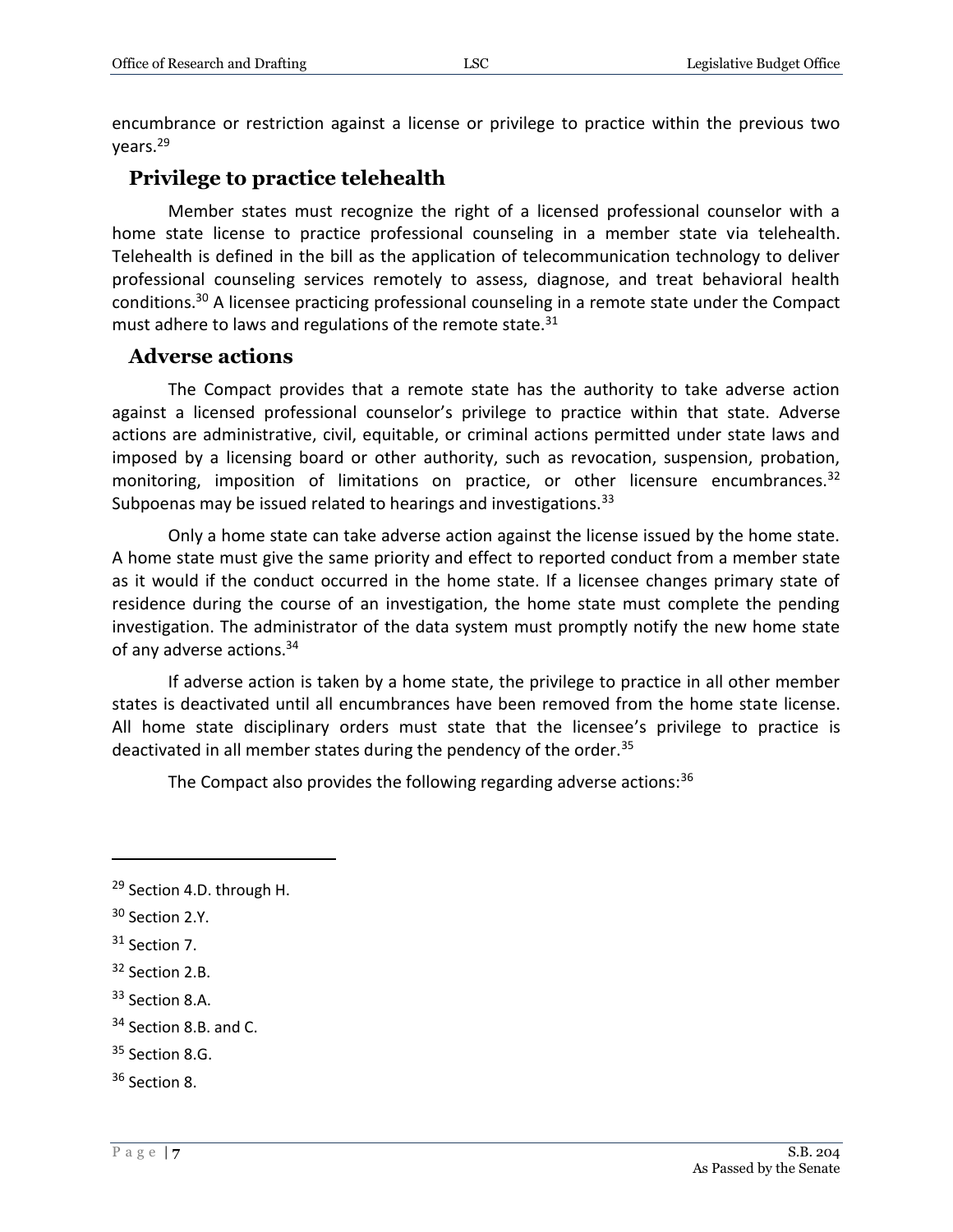- 1. Member states may recover from licensees costs of investigations if permitted by state law;
- 2. Member states may take adverse action based on factual findings of a remote state;
- 3. Member states may participate in joint investigations and must share information in furtherance of investigations initiated under the Compact;
- 4. Member states that take adverse action must promptly notify the administrator of the data system;
- 5. Member states may permit participation in an alternative program, which is a nondisciplinary monitoring or practice remediation process, $37$  in lieu of adverse action.

#### **Obtaining a new home state license**

A licensed professional counselor may hold a home state license in only one member state at a time; however, the Compact does not interfere with a licensee's ability to hold a single state license in multiple states. The Compact does not affect member state requirements for issuance of single state licenses.<sup>38</sup> A single state license is a license issued by a member state that authorizes practice only within the issuing state and does not include a privilege to practice in any other member state.<sup>39</sup>

If a licensed professional counselor moves residences between two member states, the counselor must file an application for a new home state license, pay applicable fees, and notify the current and new home states. Upon receiving the application, the new home state must use the data system to verify the counselor meets eligibility criteria. The state need not conduct primary source verification, except criminal records checks (if applicable) and completion of any requisite jurisprudence requirements of the new home state. If the counselor cannot meet Compact criteria, the new home state may apply its requirements for issuing a single state license.<sup>40</sup>

#### **Active duty military personnel and spouses**

Active duty military personnel or their spouse must designate a home state where the individual has a current license in good standing. The individual may retain the home state designation while the service member is on active duty.<sup>41</sup>

<sup>&</sup>lt;sup>37</sup> Section 2.C.

<sup>&</sup>lt;sup>38</sup> Section 5.A. and D.

<sup>39</sup> Section 2.W.

<sup>40</sup> Section 5.B.

<sup>41</sup> Section 6.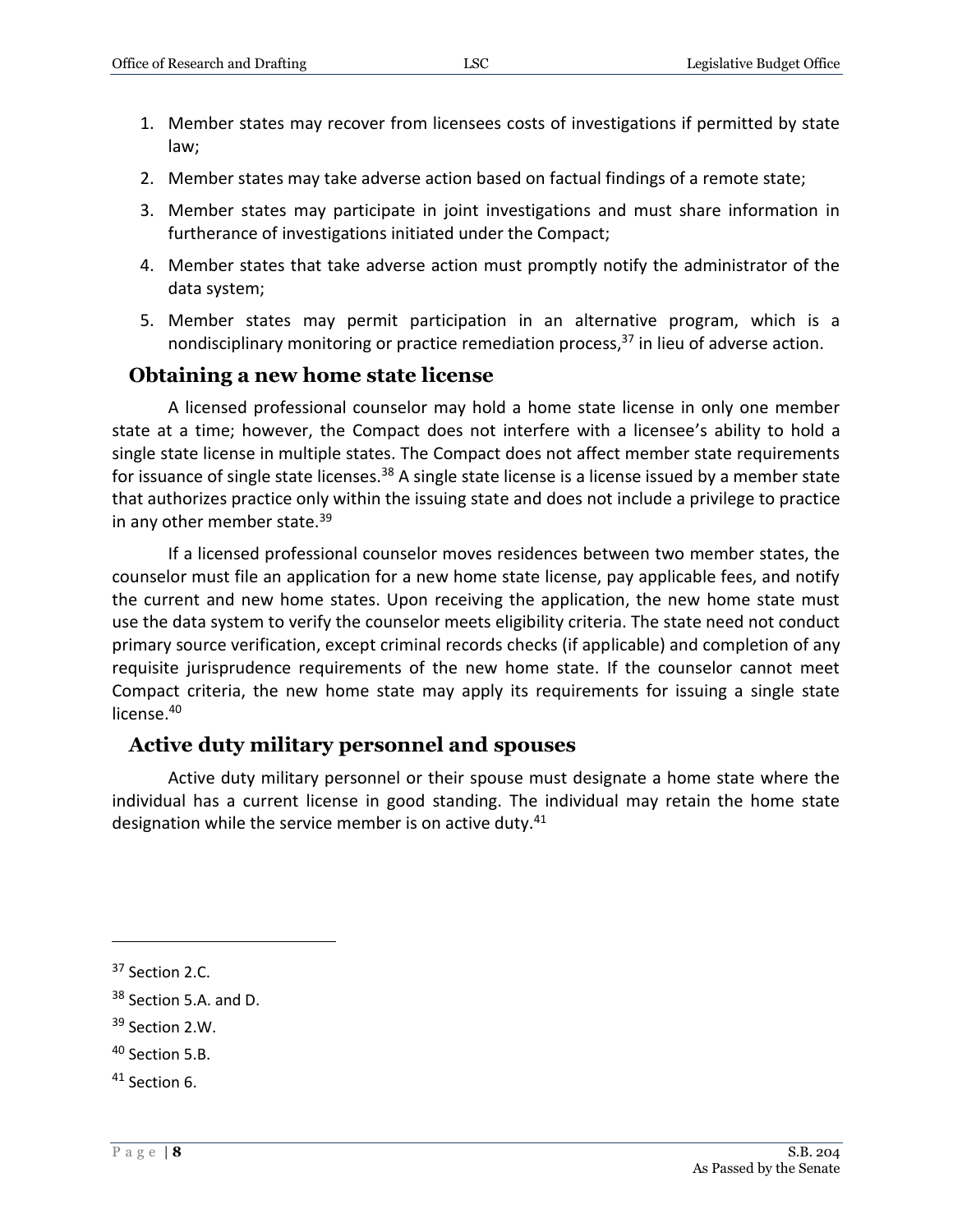#### **Commission oversight, dispute resolution, and enforcement**

The Compact provides that the executive, legislative, and judicial branches of government for each state must enforce the Compact and take necessary actions to effectuate its purpose and intent. Additionally, the Commission may initiate legal proceedings to enforce compliance with the Compact. The Compact and its rules are to have standing as statutory  $law.<sup>42</sup>$ 

If the Commission determines that a member state has defaulted under the Compact, the Commission is required to provide written notice to that state and all member states, as well as provide remedial training and assistance. If a defaulting state fails to cure the default, that state may be terminated from the Compact by a majority vote of all member states. The Compact contains additional details regarding the termination process as well as a right to appeal.<sup>43</sup>

#### **Withdrawal**

Any member state may withdraw from the Compact by enacting a law repealing the Compact. A withdrawal is effective six months after enactment of a repealing statute. Withdrawing states must continue to comply with investigative and adverse action reporting requirements prior to the effective date of the withdrawal.<sup>44</sup>

#### **Construction and severability**

The Compact provides that it is to be liberally construed and its provisions are severable.<sup>45</sup>

#### **Binding effect of Compact and other laws**

The Compact provides that any laws in a member state in conflict with the Compact are superseded to the extent of the conflict. Lawful actions of the Commission, including rules and bylaws, are binding on member states. However, if a provision of the Compact exceeds the constitutional limits imposed on the legislature of any member state, the provision is ineffective to the extent of the conflict in that member state.<sup>46</sup>

<sup>42</sup> Section 12.A. and I.

<sup>&</sup>lt;sup>43</sup> Section 12.B. through G.

<sup>&</sup>lt;sup>44</sup> Section 13.C.

<sup>45</sup> Section 14.

<sup>46</sup> Section 15.C., D., and F.